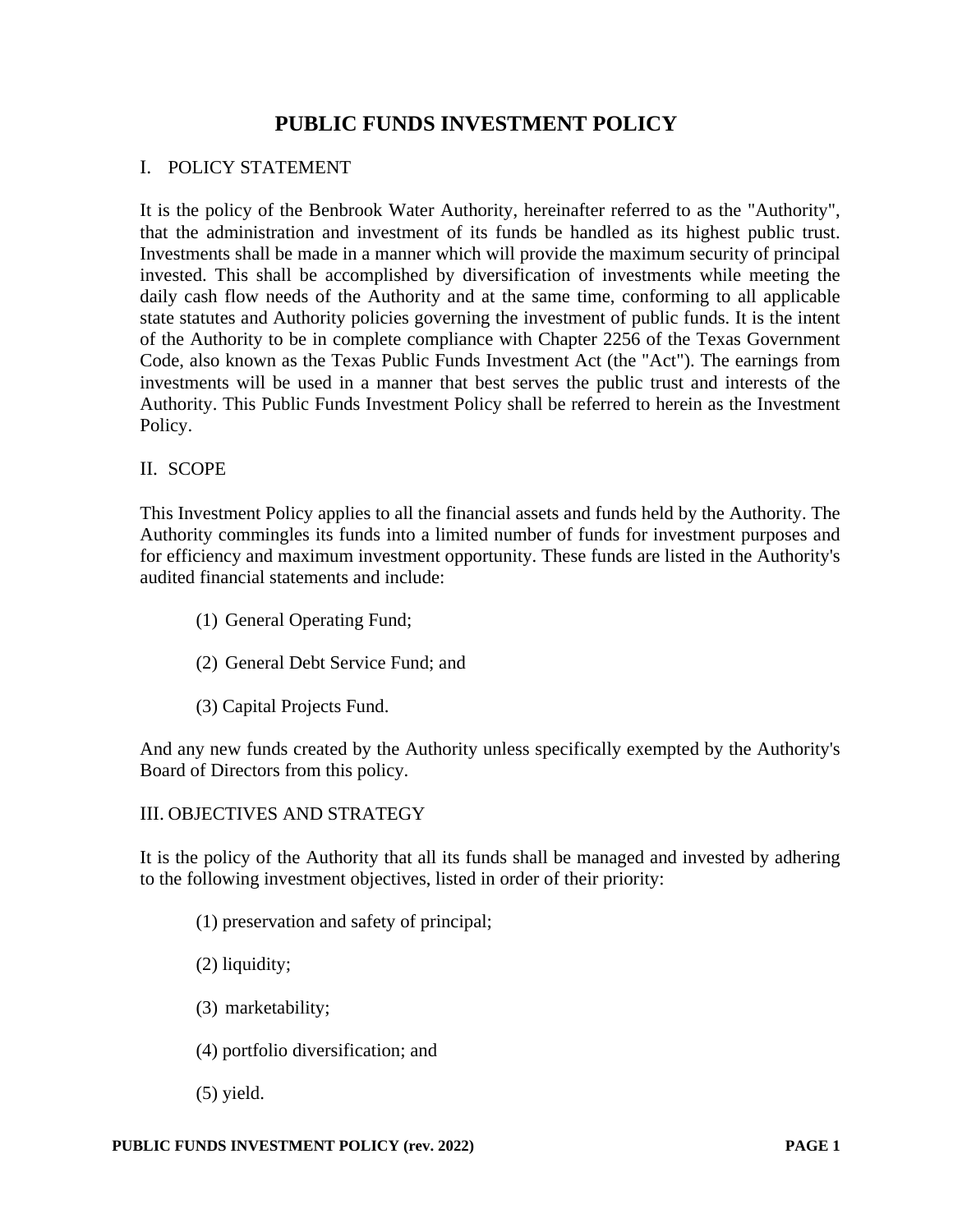These objectives are discussed as follows:

#### **Safety of Principal**

Safety of principal is the foremost objective of the Authority. Investments of the Authority shall be undertaken in a manner that seeks to ensure preservation of capital in the overall portfolio. To obtain this goal, diversification is required in the portfolio's composition. The suitability of each investment decision will be made on the basis of these objectives.

### **Liquidity**

The Authority investment portfolio will remain sufficiently liquid to enable it to meet all operating requirements which might be reasonably anticipated.

### Marketability

The investment officer will ensure that marketability maintained in the portfolio is sufficient to reasonably assure that investments could be liquidated if cash needs occur prior to the maturity date of the investments.

#### Diversification

Diversification of the portfolio will be accomplished by maturity and market section and will include the use of a number of broker/dealers for diversification and market coverage. Competitive bidding will be used on each sale and purchase.

#### Yield

The Authority's investment portfolio shall be designed with the objective of attaining a market rate of return throughout budgetary and economic cycles, taking into account the Authority's constraints and cash flow requirements. "Market rate of return" may be defined as the average yield of the current three months U.S. Treasury Bill or such other indexes designated by the Board that most closely matches the average maturity of the portfolio.

Effective cash management is recognized as essential to good fiscal management. Cash management is defined as the process of managing monies in order to ensure maximum cash availability. The Authority shall maintain a comprehensive cash management program which includes collection of accounts receivable, prudent investment of its available cash, disbursement of payments in accordance with invoice terms and the management of banking services.

### IV. STANDARD OF CARE

Each of the Authority's investments shall be made with judgment and care, under prevailing circumstances, that a person of prudence, discretion, and intelligence would exercise in the management of the person's own affairs, not for speculation, but for investment, considering the probable safety of capital as well as the probable income to be derived. In determining whether the standard of care has been achieved, the determination shall be made taking into consideration: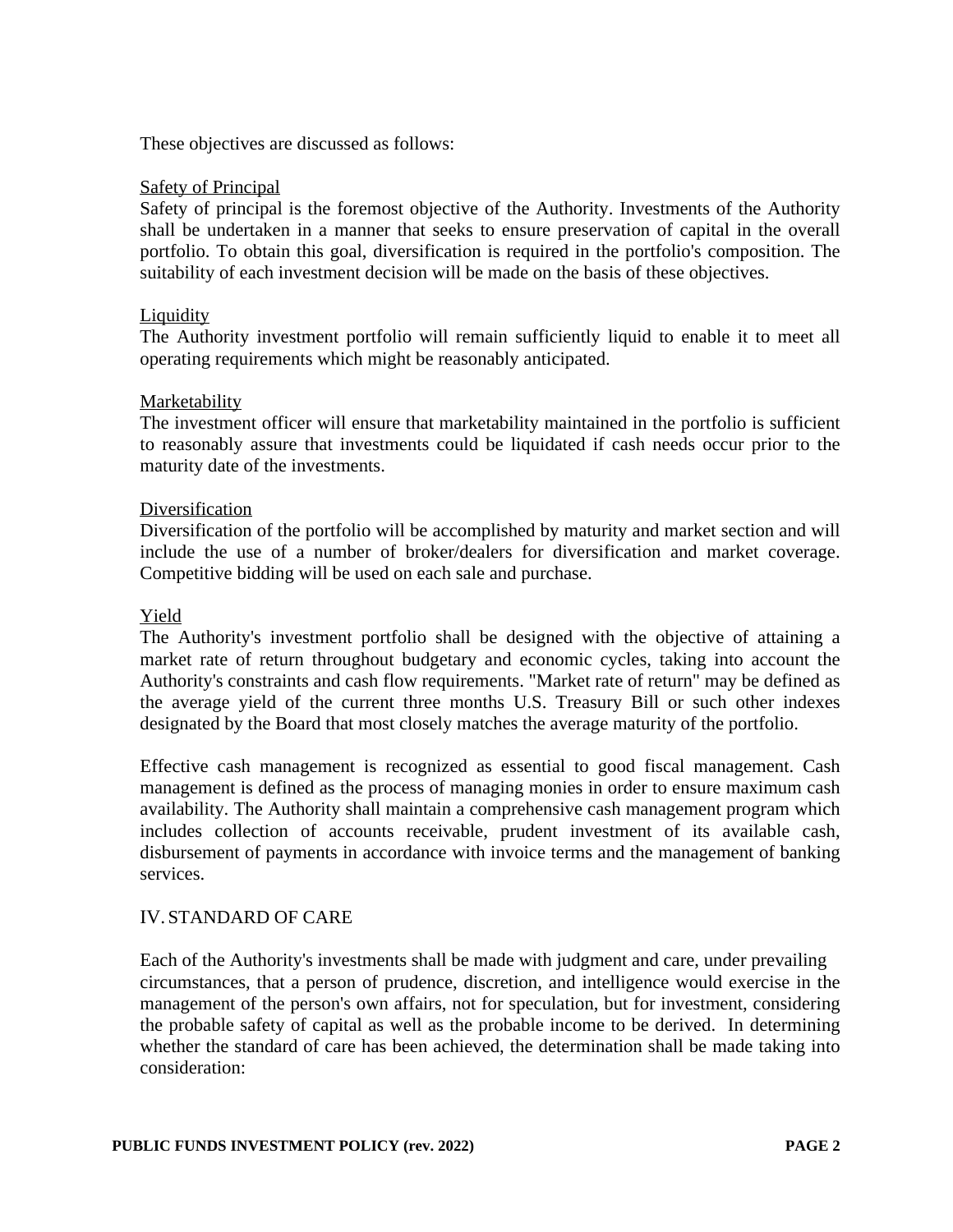- (1) the investment of all funds, or funds under the Authority's control, over which the person had responsibility rather than a consideration as to the prudence of a single investment; and
- (2) whether the investment decision was consistent with this Investment Policy.

# V. LEGAL LIMITATION, RESPONSIBILITY AND AUTHORITY

Direct specific investment parameters for the investment of public funds in Texas are found in the Act. The Public Funds Collateral Act, Chapter 2257, Texas Government Code, specifies collateral requirements for all public funds deposits.

The Interlocal Cooperation Act, Chapter 791, Texas Government Code, authorizes local governments in Texas to participate in an investment pool established thereunder. That statute and reference to authorized investment in investment pools in the Act, is the primary authority for use of investment pools by political subdivisions of the State of Texas.

# VI. SPECIFIC INVESTMENT STRATEGIES

- (1) Short Term/Operating Funds This pooled investment group includes the total of cash and investments available for current operations plus all required operating reserves of the following fund types: The general fund, debt service funds, special revenue funds, and enterprise funds. A key investment strategy for operating funds is to assure that anticipated cash flows are matched with adequate investment liquidity. The dollar weighted average maturity of operating funds may not exceed one year. The maximum maturity of an individual investment shall not exceed two years. The diversification of the portfolio is unrestricted in ownership of U.S. Treasury Bills, U.S. Treasury Notes, or approved investment pools. Diversification and limitations among the remaining investment options will be determined and approved by the Board of Directors, in light of existing market conditions. Unless otherwise approved, the total of the remaining investment instruments may not exceed 50% of the portfolio value (measured at cost).
- (2) Long Term/Non Operating Funds The primary revenue source of this pooled investment group is bond proceeds (which are typically subject to arbitrage yield limitations). The category also includes any amount of cash and investments in excess of the estimated required operating reserves in the general fund, enterprise funds, internal service funds, or debt service funds. A key investment strategy is to assure that anticipated cash flows are matched with adequate investment liquidity. An additional investment strategy is to provide additional income to offset rising costs for capital projects. The maximum weighted average maturity of the portfolio shall not exceed two years. The maximum maturity of an individual investment shall not exceed three years. The diversification of the portfolio is unrestricted in ownership of U.S. Treasury Bills, U.S. Treasury Notes, approved investment pools, or United States government agency issues.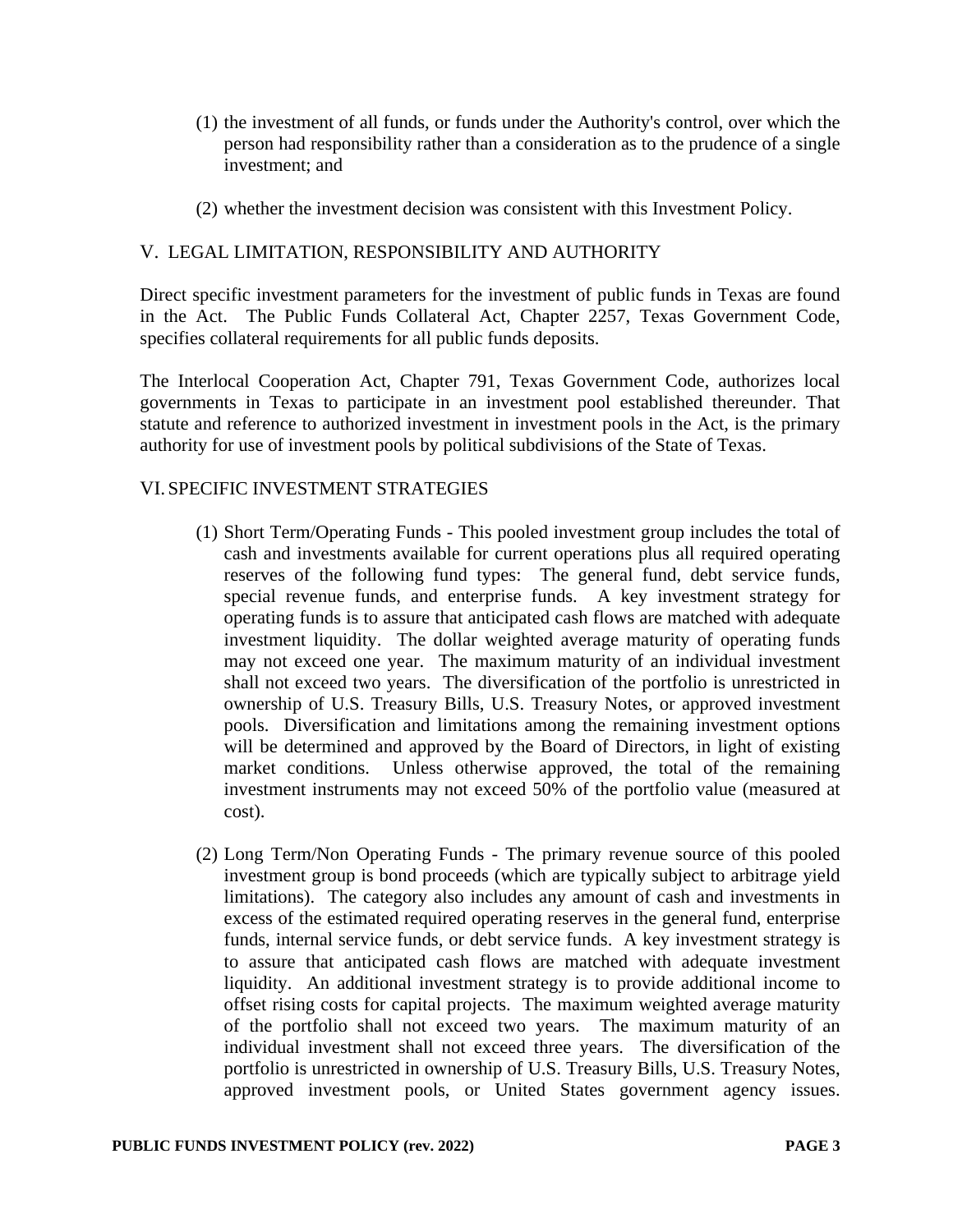Diversification among the remaining investment options will be restricted to 75% of the portfolio value (measured at cost) unless otherwise approved by the Board of Directors.

- (3) Yield Restricted Portfolio A primary investment strategy is to assure that anticipated cash flows are matched with adequate investment liquidity. A further investment strategy is to limit investment yields to arbitrage ceilings. The maximum maturity of an individual investment shall not exceed three years. The maximum weighted average maturity of this portfolio shall not exceed two years. The diversification of the portfolio is unrestricted in ownership of U.S. Treasury Bills, U.S. Treasury Notes, approved investment pools, or United States government agency issues. Diversification among the remaining investment options will be determined and approved by the Board of Directors, in light of existing market conditions.
- (4) Debt Service Reserve Funds A primary investment strategy for debt service reserve funds is to provide income to the reserve portions of revenue bonds. Because the investments may be subject to arbitrage yield restrictions, the secondary investment strategy is to attempt to invest at a yield equal to the arbitrage limit applicable to the reserves. The maximum maturity of an individual investment shall not exceed ten years. The diversification of the portfolio is unrestricted in ownership of U.S. Treasury Bills, U.S. Treasury Notes, approved investment pools, or United States government agency issues. Diversification among the remaining investment options will be determined and approved by the Board of Directors, in light of existing market conditions.
- (5) Debt Service Sinking Funds The primary investment strategy for debt service sinking funds is to match investment maturities with debt service payment requirements. The securities must have an active secondary market. The maximum maturity of an individual investment shall not exceed five years unless a specific longer maturity is legally required. The diversification of the portfolio is unrestricted in ownership of U.S. Treasury Bills, U.S. Treasury Notes, approved investment pools, or United States government agency issues. Diversification among the remaining investment options will be determined and approved by the Board of Directors, in light of existing market conditions.

### VII. PERIODIC POLICY AND STRATEGY REVIEW

This Investment Policy, as well as the investment strategies adopted by the Authority in accordance with this policy and applicable law, shall be reviewed by the Authority's Board of Directors not less than annually. The Authority's Board of Directors shall adopt a written instrument by rule, order, or resolution stating that it has reviewed the Investment Policy and investment strategies and that the written instrument so adopted shall record any changes made to either this policy or to the investment strategies.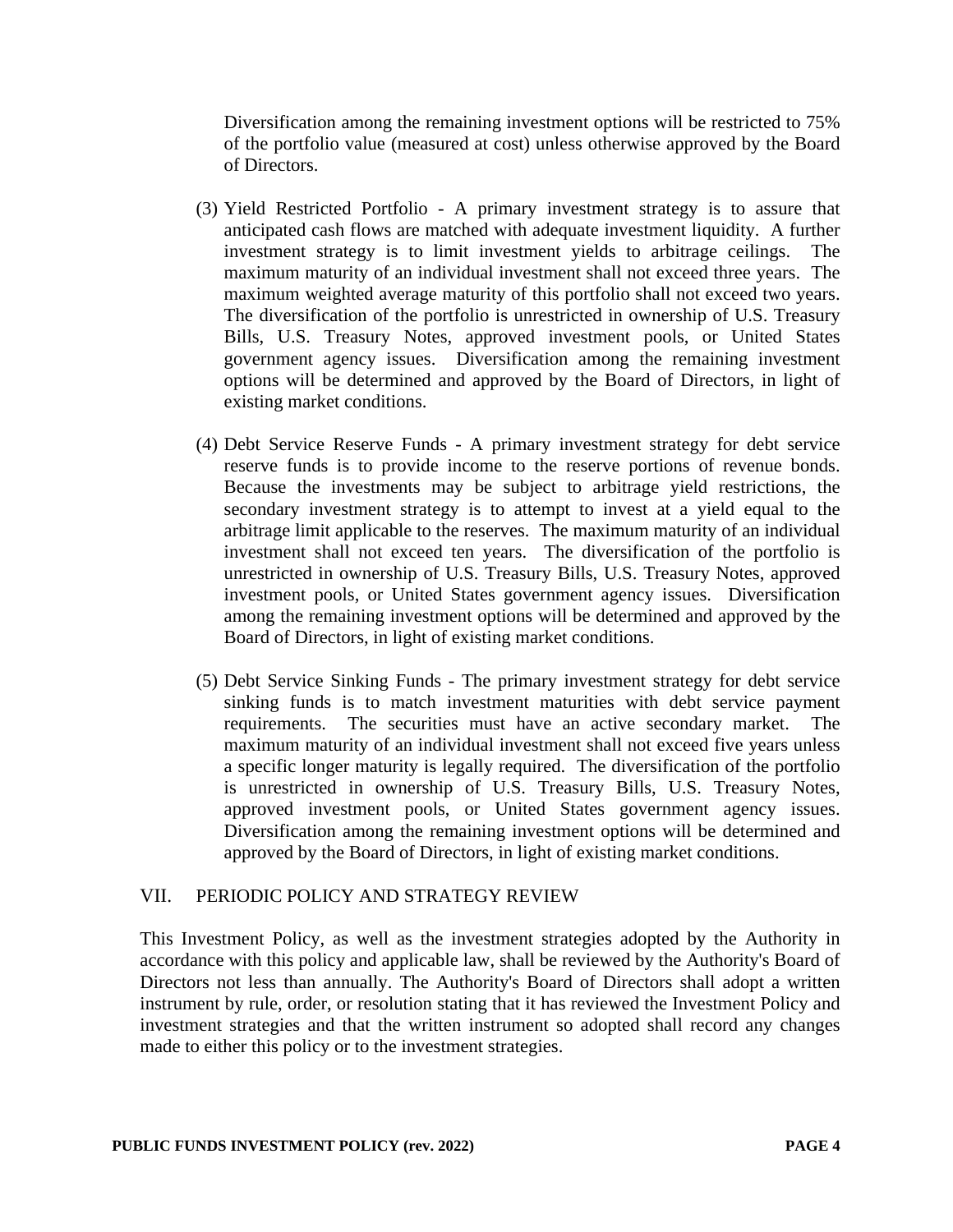# VIII. DELEGATION OF INVESTMENT AUTHORITY

The Authority's Board of Directors shall designate by rule, order, or resolution one or more officers or employees of the Authority to be an Investment Officer. The Authority's Investment Officer(s) shall "be responsible for the investment of the Authority's funds in a manner that is consistent with this policy. An Investment Officer's authority is effective until the Authority's Board of Directors rescinds the authority or until (1) the Investment Officer's employment is terminated with the Authority; or (2) the Investment Officer's "term on the Board of Directors expires or is vacated or prematurely terminated. A true and correct copy of the instrument memorializing the Board of Directors' formal designation of the Authority's Investment Officers is attached to this Investment Policy as Exhibit A.

The Authority's Board of Directors shall retain responsibility for approving investment policy and for the designation of qualified and capable employees and officers to oversee investment management and procedures. The Board of Directors additionally retains ultimate responsibility as a fiduciary of the Authority's assets. All participants in the investment process shall act responsibly as custodians of the public trust and shall at all times exercise the judgment and care, under prevailing circumstances, that a prudent person would exercise in the management of the person's own affairs.

The Investment Officer(s) shall develop and maintain written administrative procedures for the operation of the investment program which are consistent with this Investment Policy. No person may engage in an investment transaction except as provided under the terms of this policy and pursuant to the procedures established by the Investment Officer(s) and approved by the Authority's Board of Directors. The Investment Officer(s) shall be responsible for all Authority investment and fund management transactions undertaken and shall establish a system of controls to regulate investment activities.

The Investment Officer(s) shall establish a system of written internal controls which will be reviewed annually by the Board of Directors and the appointed independent auditor of the Authority. The controls shall be designed to prevent loss of public funds due to fraud, employee error, and misrepresentation by third parties, unanticipated market changes, or imprudent actions by employees of the Authority.

### Cash Flow Forecasting

Cash flow forecasting is designed to protect and sustain cash flow requirements of the Authority. Supplemental to the financial and budgetary systems, the Investment Officer(s) will maintain a cash flow forecasting process designed to monitor and forecast cash positions for investment purposes. Cash flow will include the historical researching and monitoring of specific cash flow items, payable and receivables as well as overall cash position and patterns.

### Limitation of Personal Liability

The Investment Officer(s), when lawfully and legally acting in accordance with the written procedures and this policy and in accord with the standard of care, shall be relieved of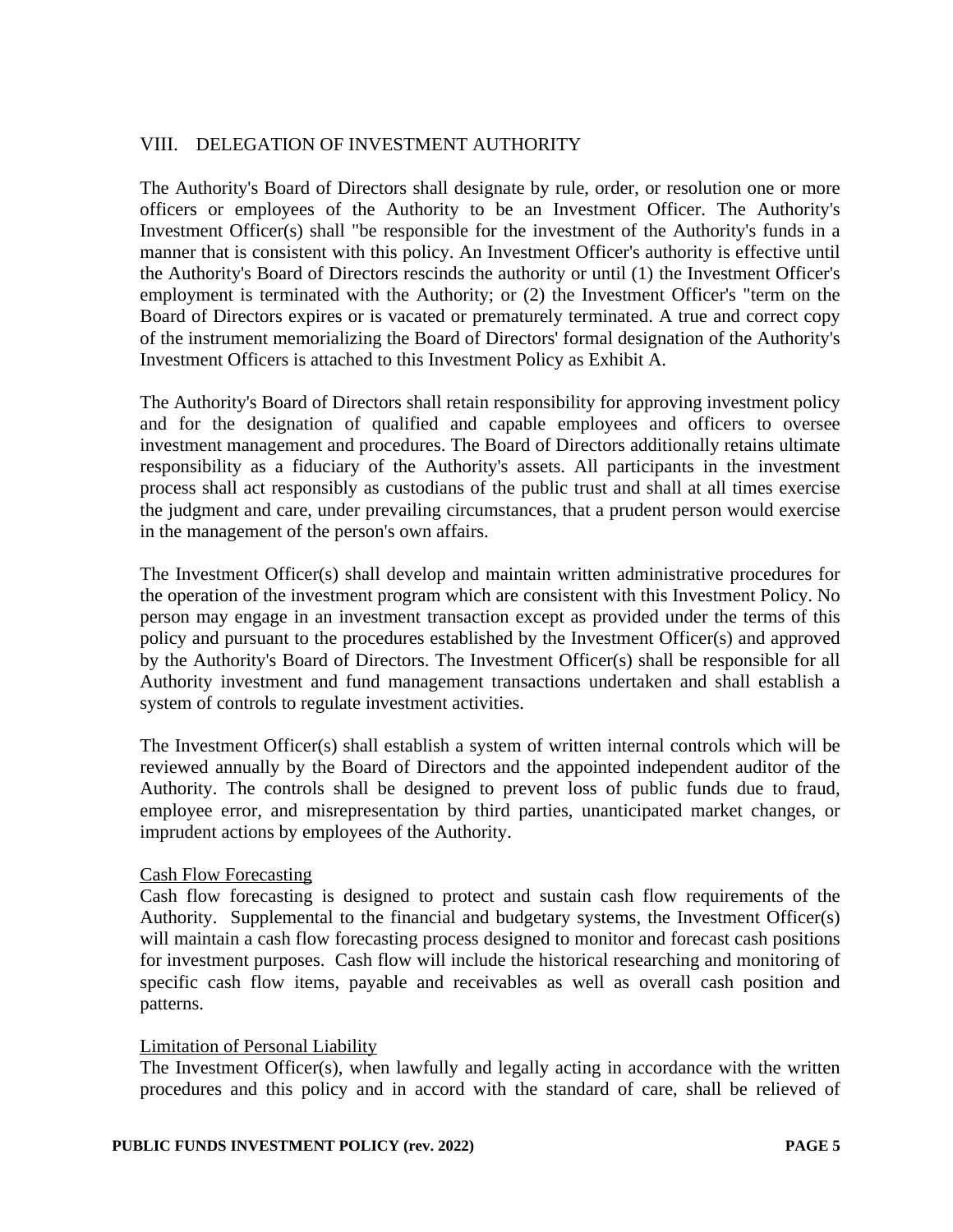personal responsibility and liability in the management of the portfolio. Provided, however, that any substantive deviations from expectations for a specific security's credit risk or market price change or portfolio shifts are reported to the Board of Directors in a timely manner and appropriate action is taken to control adverse market effects.

### Training of Investment Officers

The Investment Officer $(s)$  shall  $(1)$  not later than the first anniversary of the date the officer takes office or assumes the officer's duties, attend a training session of at least six hours of instruction relating to investment responsibilities under Chapter 2256 of the Government Code; and (2) attend at least four hours of additional investment training within each twoyear period after the first year.

### IX.DISCLOSURE OF CERTAIN RELATIONSHIPS

Each Investment Officer and Authority official shall make a written statement disclosing each personal business relationship with a business organization offering to engage in an investment transaction with the Authority; and any relationship within the second degree of affinity or consanguinity, as determined by Chapter 573, Texas Government Code, to any individual seeking to sell an investment to the Authority. An Investment Officer has a personal business relationship with a business organization if:

- (1) the Investment Officer owns 10 percent or more of the voting stock or shares of the business organization or owns \$5,000 or more of the fair market value of the business organization;
- (2) funds received by the Investment Officer from the business organization exceed 10 percent of the Investment Officer's gross income for the previous year; or
- (3) the Investment Officer has acquired from the business organization during the previous year investments with a book value of \$2,500 or more for the personal account of the Investment Officer.

A statement required under this section must be filed with the Texas Ethics Commission and the Authority's Board of Directors.

### X. INVESTMENT TRANSACTION REPORTING

Not less than quarterly, the Authority's Investment Officer(s) shall prepare and submit to the Authority's Board of Directors a written report of the investment transactions for all funds subject to this Investment Policy for the preceding period. The report must comply with each requirement set forth in Section 2256.023 of the Act.

# XI.AUTHORIZED INVESTMENTS

Acceptable investments under this policy shall be limited to the types of instruments specifically approved by vote of the Board of Directors. The investments are to be primarily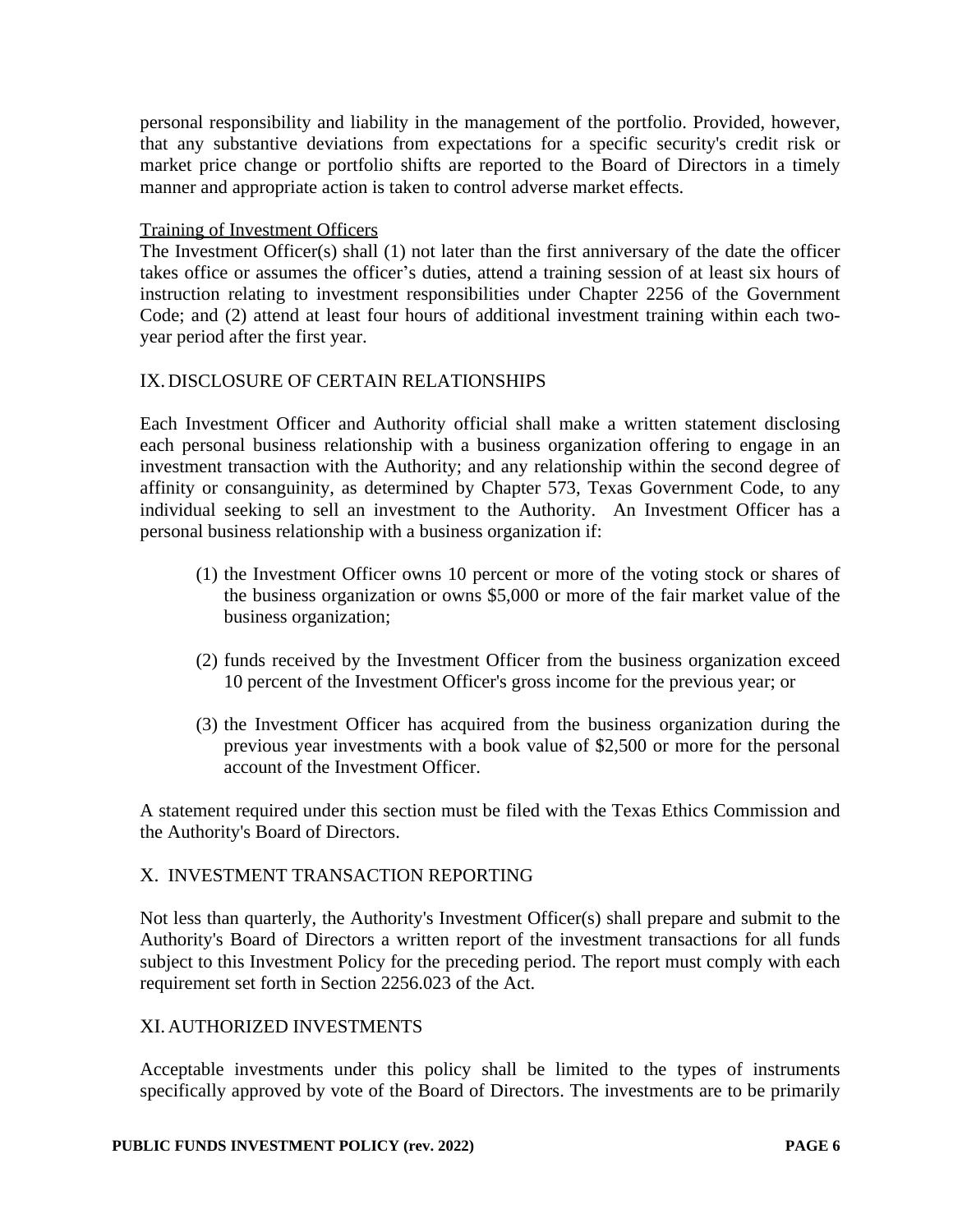chosen in a manner which promotes the preservation and safety of principle, including diversity of market sector and maturity. The choice of high-grade government investments and high-grade, money market instruments are designed to assure the marketability of those investments should liquidity needs arise. The Authority is only authorized to invest its funds in the following:

(1) Obligations, including letters of credit, of the United States or its agencies and instrumentalities; not to exceed one year to stated maturity.

- (2) Direct obligations of the State of Texas or its agencies and instrumentalities.
- (3) Collateralized mortgage obligations directly issued by a federal agency or instrumentality of the United States, the underlying security for which is guaranteed by an agency or instrumentality of the United States.
- (4) Other obligations, the principal and interest of which are unconditionally guaranteed or insured by, or backed by the full faith and credit of, the State of Texas or the United States or their respective agencies and instrumentalities, including obligations that are fully guaranteed or insured by the Federal Deposit Insurance Corporation or by the explicit full faith and credit of the United States.
- (5) Obligations of states, agencies, counties, cities, and other political subdivisions of any state rated as to investment quality by a national recognized investment rating firm not less than A or its equivalent.
- (6) Interest-bearing banking deposits that are guaranteed or insured by: a. The Federal Deposit Insurance Corporation or its successor; or b. The National Credit Union Share Insurance Fund or its successor;

Any investments made in certificates of deposit or share certificates by the Authority must also comply with Section 2256.010 of the Act. Investments must be made only after receipt of a written depository agreement with the depository institution selected by the Authority, and must not exceed a stated maturity of five years.

- (7) Fully collateralized repurchase agreements in accordance with Section 2256.011 of the Act.
- (8) A securities lending program that meets the requirements of Section 2256.0115 of the Act.
- (9) Bankers acceptances that:
	- a. have a stated maturity of 270 days or fewer from the date of issuance;
	- b. will be, in accordance with its terms, liquidated in full at maturity;
	- c. are eligible for collateral for borrowing from a Federal Reserve Bank;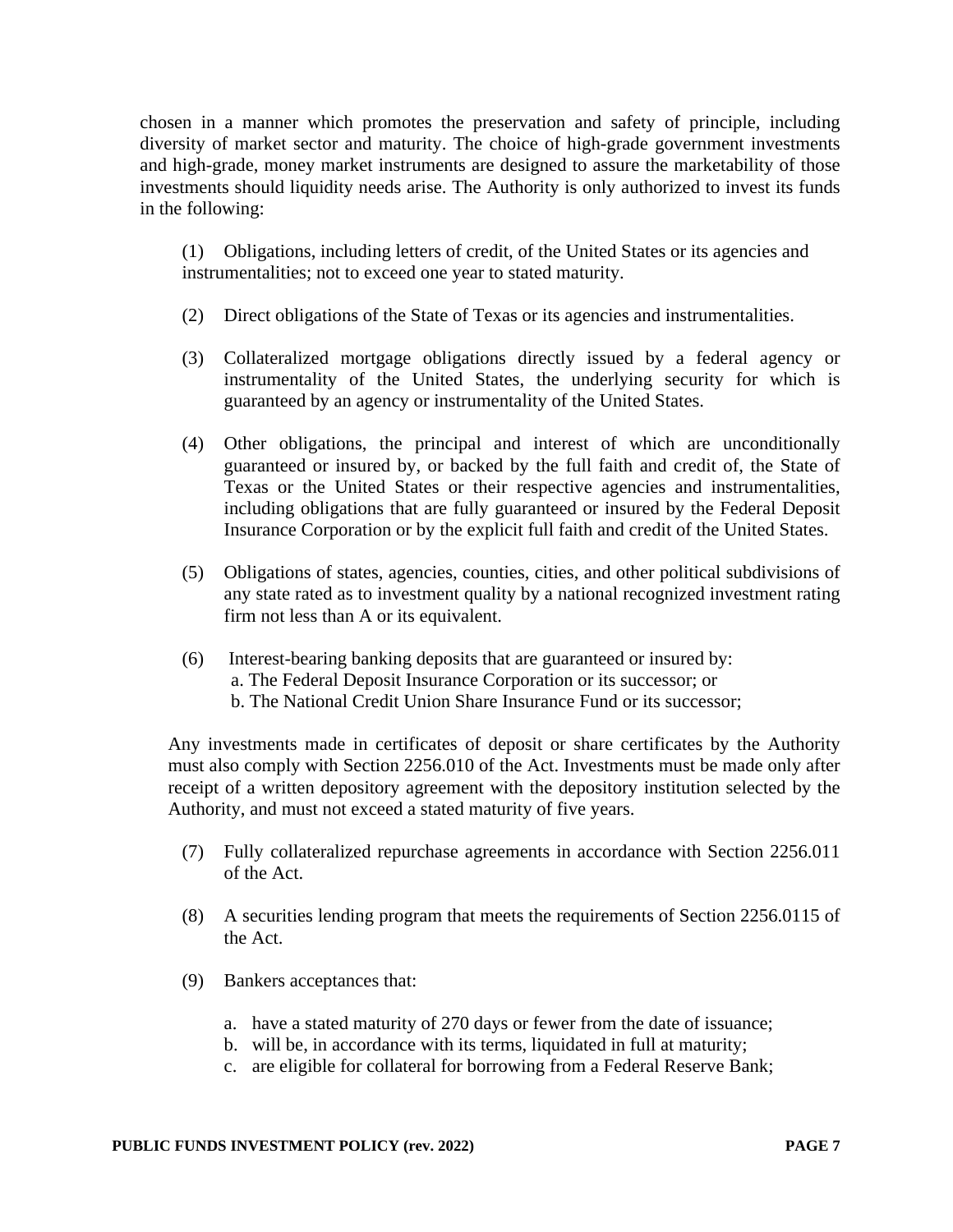- d. are accepted by a bank organized and existing under the laws of the United States or any state, if the short-term obligations of the bank, or of a bank holding company of which the bank is the largest subsidiary, are rated not less than A-1 or P-1 or an equivalent rating by at least one nationally recognized credit rating agency; and
- e. otherwise meet the requirements and prohibitions set forth in Section 2256.012 of the Act.
- (10) Commercial paper that:
	- a. has a stated maturity of 365 days or fewer from the date of issuance;
	- b. is rated not less than A-1 or P-1 or an equivalent rating by at least: i. two nationally recognized credit rating agencies; or
		- ii. one nationally recognized credit rating agency and is fully secured by an irrevocable letter of credit issued by a bank organized and existing under the laws of the United States or any state; and
	- c. otherwise meets the requirements and prohibitions set forth in Section 2256.013 of the Act.
- (11) No-load money market mutual funds that:
	- a. are registered with and regulated by the Securities and Exchange Commission;
	- b. provide the Authority with a prospectus and other information required by the Securities Exchange Act of 1934 (15 U.S.C. § 78a, et seq.) or the Investment Company Act of 1940 (15 U.S.C. § 80a-1, et seq.); and
	- c. complies with Federal Securities and Exchange Commission Rule 2a-7 (17 C.F.R. Section 270.2a-7), promulgated under the Investment Company Act of 1940 (15 U.S.C. Section 80a-1 et seq.); and
	- d. otherwise meet the requirements and prohibitions set forth in Section 2256.14 of the Act.
- (12) Guaranteed investment contracts that:
	- a. have a defined termination date;
	- b. are secured by obligations described by Section  $2256.009(a)(l)$  of the Act, but not those obligations described by Section 2256.009(b) of the Act, in an amount at least equal to the amount of bond proceeds invested under the contract;
	- c. are pledged to the Authority and deposited with the Authority or with a third party selected and approved by the Authority; and
	- d. otherwise meet the requirements and prohibitions set forth in Section 2256.015 of the Act.

Authority's Investment Officers are authorized to invest bond proceeds or pledged revenue only to the extent permitted by the Act, in accordance with statutory provisions governing the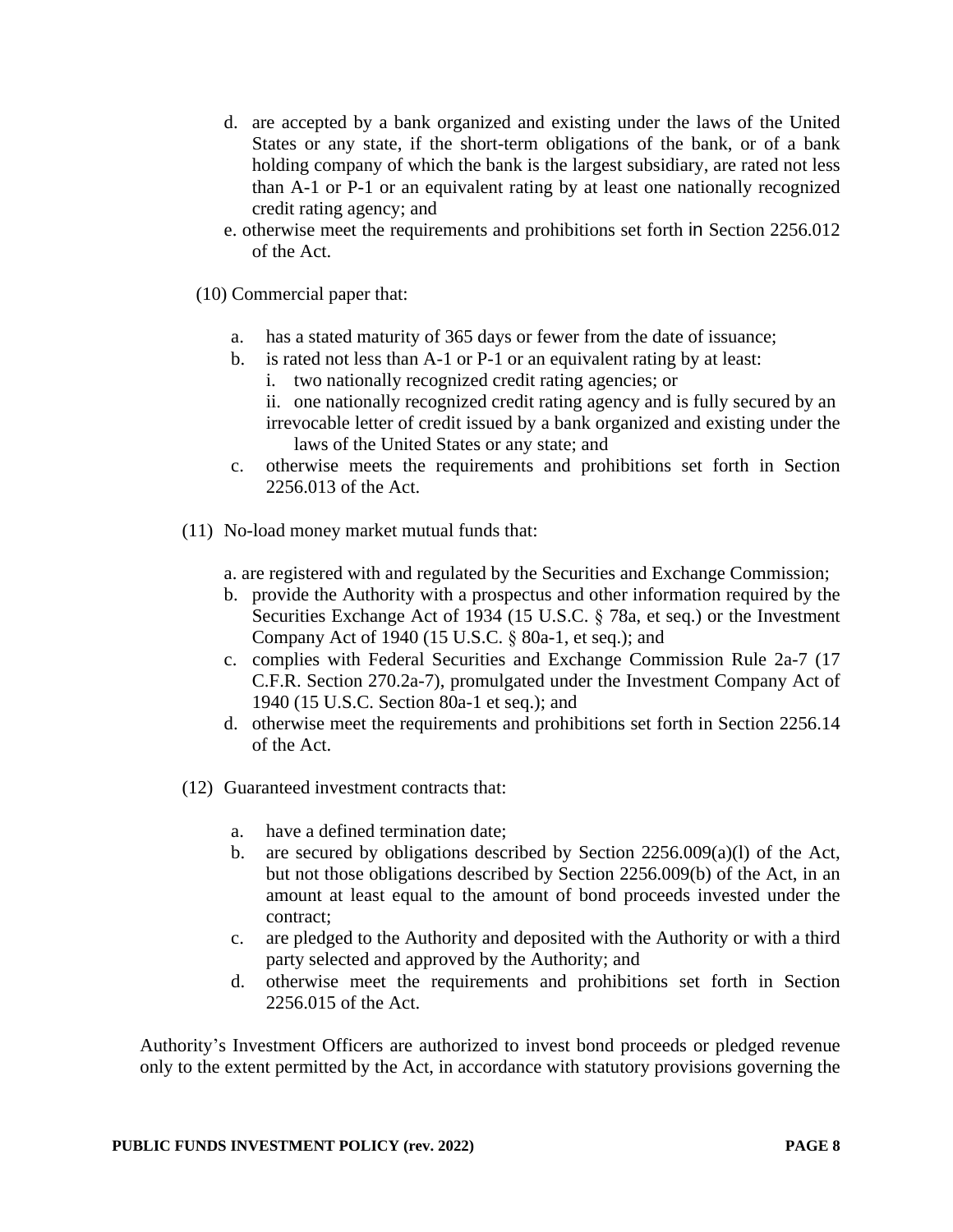debt issuance, or the agreement, as applicable, and the Authority's investment policy regarding debt issuance, or the agreement, as applicable.

(13) Investment pools as provided for in Section 2256.016, and as defined by Section 2256.001(6), of the Act, as particularly and individually approved by the Authority's Board of Directors and that otherwise comply with the requirements and prohibitions set forth in Section 2256.016.

If additional types of securities are approved for investment of public funds by state statute, they will not be eligible for investment by the Authority until this policy has been amended and the amended version approved by the Authority's Board of Directors.

### Competitive Bidding Requirement

The Authority may not award a contract for services on the basis of competitive bids pursuant to the Professional Services Procurement Act, Section 2254. All securities, including certificates of deposit, will be purchased or sold after review of three (3) offers to determine a fair and reasonable value, or other best efforts are undertaken to verify that the Authority is receiving a fair market value of the investment.

# XII. SELECTION OF AUTHORIZED BROKERS

The Authority's Board of Directors, or an investment committee designated by the Authority's Board of Directors, shall, at least annually, review, revise, and adopt a list of qualified brokers that are authorized to engage in investment transactions with the Authority. Said list shall be attached to this Investment Policy as Exhibit B. A written copy of this Investment Policy must be presented to any person offering to engage in an investment transaction with the Authority or with an investment management firm under contract with the Authority to invest or manage the Authority's investment portfolio.

# XIII. SELECTION OF AUTHORIZED INVESTMENT MANAGERS

The Act allows the Authority to contract with an investment management firm to provide for the investment and management of its public funds or other funds under its control. The Authority's Board of Directors, or an investment committee designated by the Authority's Board of Directors, shall, at least annually, review, revise, and adopt a list of qualified investment management firms that are authorized to engage in investment transactions with the Authority. Said list shall be attached to this Investment Policy as Exhibit C. Qualifying firms must be registered under the Investment Advisers Act of 1940 (15 U.S.C. *§* 80b-l, et seq.) or with the state Securities Board. At least every two years, the Authority shall, following a competitive selection process, designate one of the listed investment management firms to serve as the Authority's Investment Manager. Any contract executed by the Authority with an investment management firm for these purposes may not be for a term longer than two (2) years. A renewal or extension of any such contract must be made by order or resolution of the Authority's Board of Directors. A written copy of this Investment Policy must be presented to any person offering to engage in an investment transaction with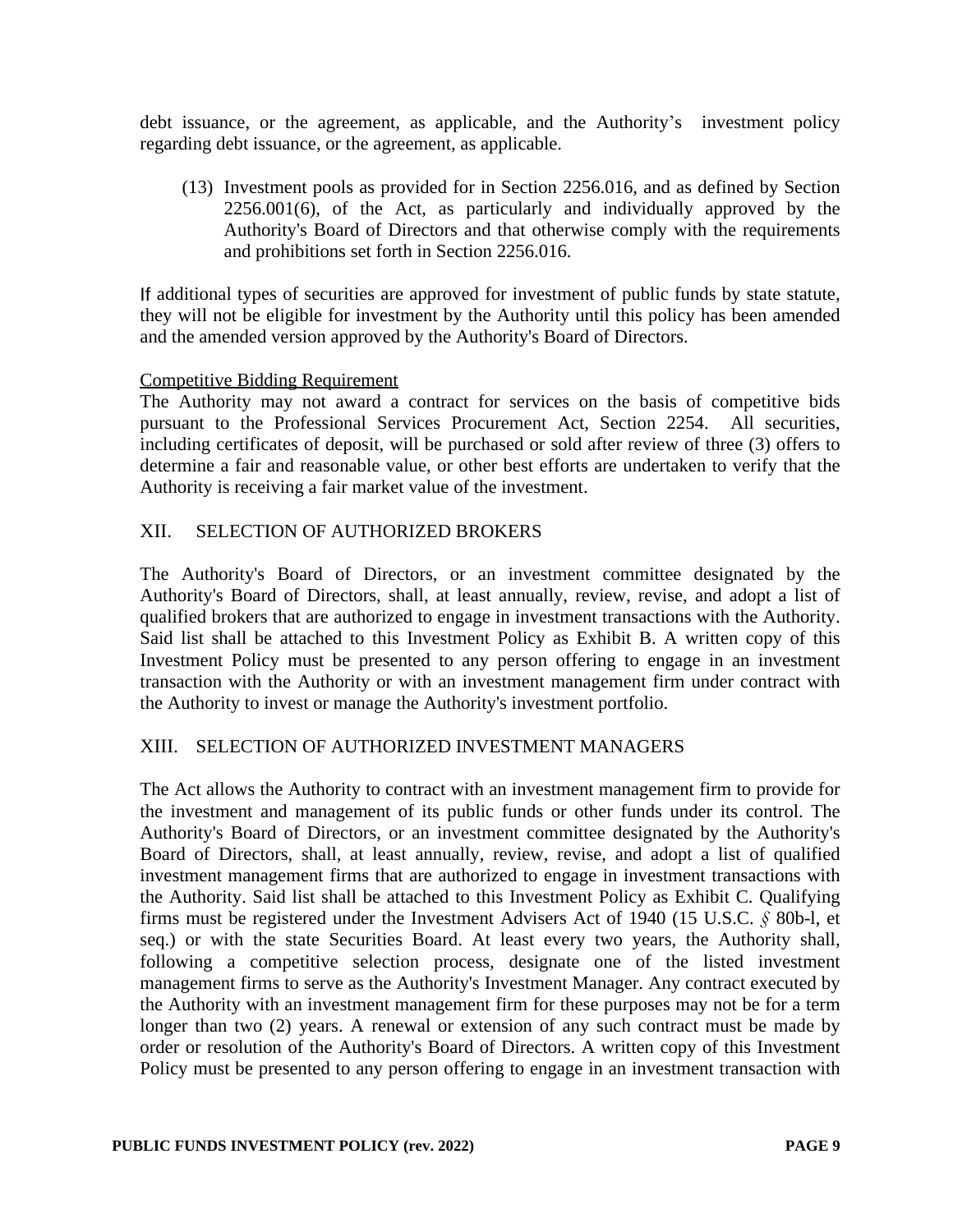the Authority or with an investment management firm under contract with the Authority to invest or manage the Authority's investment portfolio.

# XIV. ACKNOWLEDGEMENT REQUIRED

A written copy of this Investment Policy must be presented to any person offering to engage in an investment transaction with the Authority or with an investment management firm under contract with the Authority to invest or manage the Authority's investment portfolio. The qualified representative of each business organization or each person authorized to engage in an investment transaction with the Authority must execute a written instrument in a form acceptable to the Authority that the business organization or person:

- (1) has received and reviewed this Investment Policy; and
- (2) acknowledges that the business organization or person has implemented reasonable procedures and controls in an effort to preclude investment transactions conducted between the Authority and the business organization or person that are not authorized by this Investment Policy, except to the extent that this authorization is dependent on an analysis of the makeup of the entity's entire portfolio or requires an interpretation of subjective investment standards.

The Investment Officer(s) may not acquire or otherwise obtain any authorized investments described in this Investment Policy from a person or business organization who has not delivered to the Authority an instrument that is substantially similar to the form acknowledgment attached to this Investment Policy as Exhibit D.

### XV. DIVERSIFICATION AND MATURITY LIMITATIONS

It is the policy of the Authority to diversify its investment portfolio. Invested funds shall be diversified to minimize risk of loss resulting from over-concentration of assets in a specific maturity, specific issuer, or specific class of securities. Diversification strategies shall be established and periodically reviewed.

### XVI. MARKET VALUE MONITORING

An Investment Officer shall determine the market value of each investment and of all collateral pledged to secure deposits of Authority funds at least quarterly and at a time as close as practicable to the closing of the reporting period for the investments. Such values shall be included on the investment report. The following methods shall be used: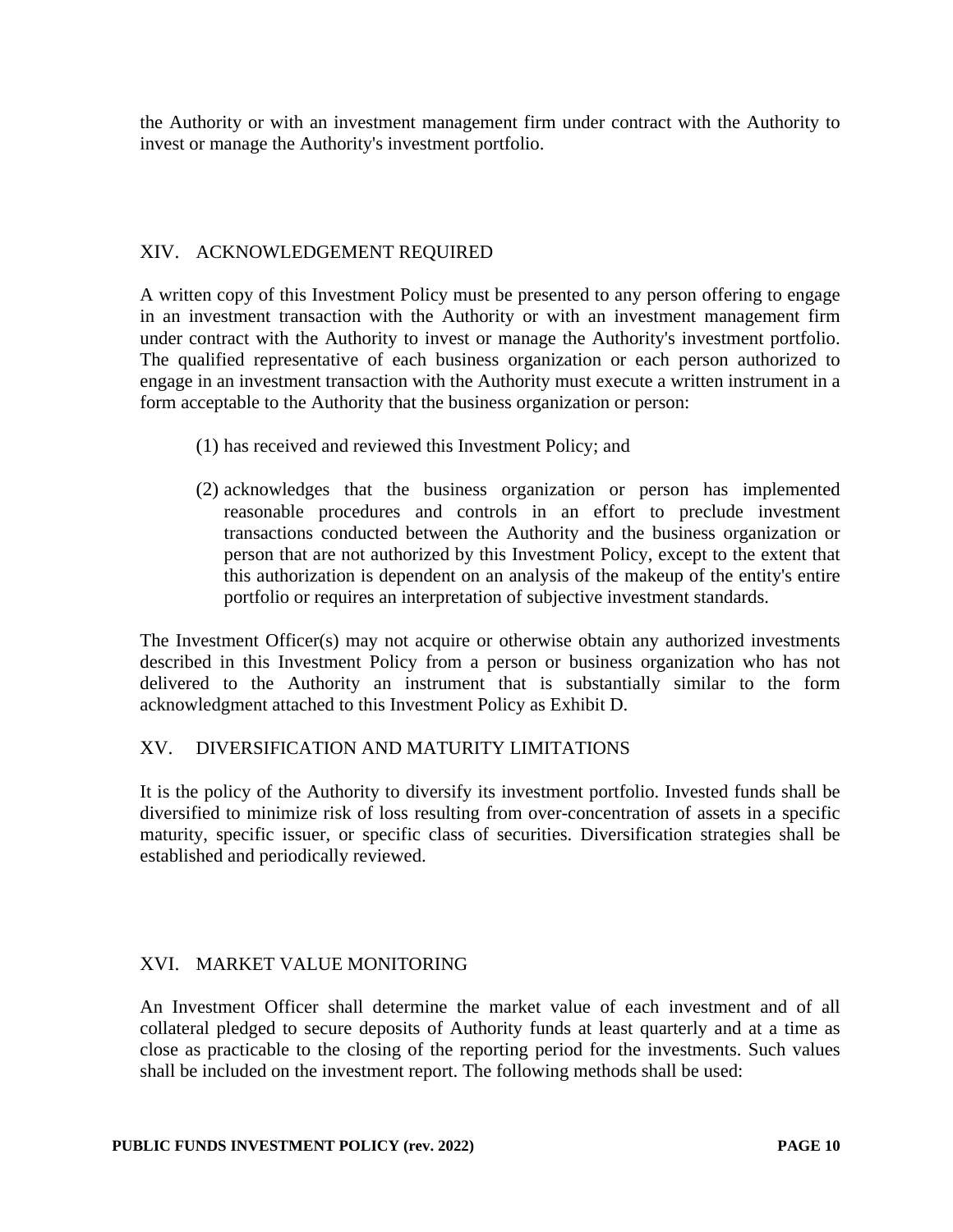- (1) Certificates of deposit shall be valued at their face value plus any accrued but unpaid interest.
- (2) Shares in money market mutual funds and investment pools shall be valued at par plus any accrued but unpaid interest.
- (3) Other investment securities may be valued in any of the following ways:
	- a. the lower of two bids, obtained from securities brokers/dealers for such security;
	- b. the average of the bid and asked prices for such investment security as published in the Wall Street Journal or the New York Times;
	- c. the bid price published by any nationally recognized security pricing service; or
	- d. the market value quoted by the seller of the security or the owner of such collateral.

# XVII. SAFEKEEPING AND COLLATERALIZATION

The laws of the State and prudent funds management require that all purchased securities, except for investment pool funds and mutual funds, be bought on a delivery versus payment basis and be held in safekeeping by the Authority or a depository institution that has its main office or a branch office in this state.

### Collateralization

All Authority funds deposited in a depository institution in excess of FDIC insurance coverage shall be secured by securities pledged by the depository institution in which the funds are deposited as provided under Chapter 2257 of the Texas Government Code (the Public Funds Collateral Act). The total value of eligible security to secure a deposit of Authority funds cannot be less than the amount of the deposit of Authority funds: (1) increased by the amount of any accrued interest; and (2) reduced to the extent that the United States or an instrumentality of the United States insures the deposit. A financial institution holding a deposit of Authority funds and that participates in a pooled collateral program must comply with the Public Funds Collateral Act and secure its deposits of public funds with eligible securities the total value of which equals at least 102 percent of the amount of the deposits of public funds.

### XVIII. PRIMARY DEPOSITORY INSTITUTION

The Authority's Board of Directors, or an investment committee designated by the Authority's Board of Directors, shall, at least annually, review, revise, and adopt a list of financial institutions with which the Authority feels would, pursuant to its standard of care, potentially serve as an appropriate depository of Authority funds and holder of the Authority's certificates of deposit or share certificates. Each qualifying institution must be, at a minimum, a depository institution that has its main office or a branch office in this state. Said institutions are listed on the document attached hereto as Exhibit E.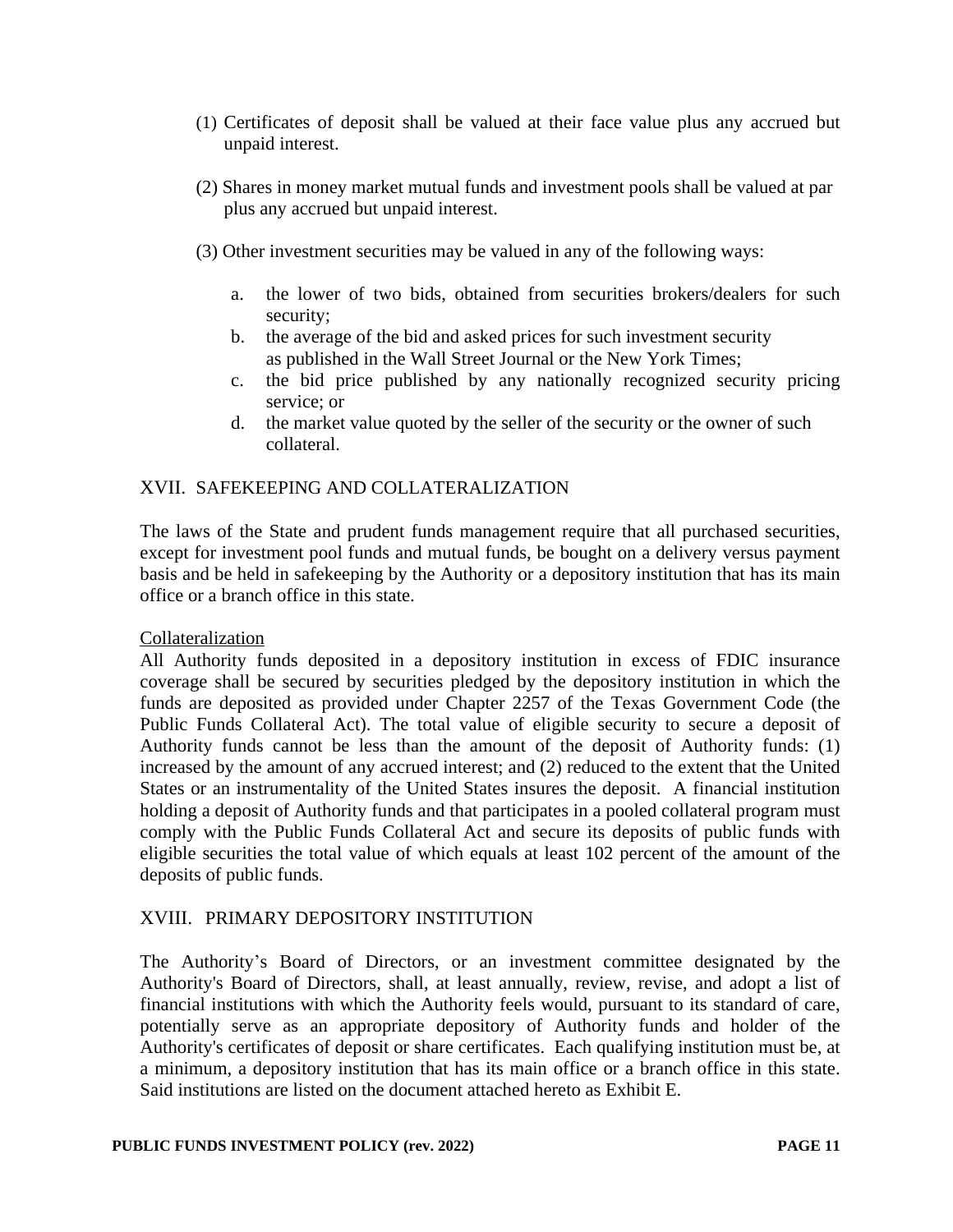At least every five years, the Authority shall, following a competitive selection process, designate one of the listed financial institutions to serve as the Authority's Primary Depository Institution. This institution will be used for normal banking services including disbursements, deposits, lockbox, controlled disbursement, and safekeeping of securities.

### XIX. GENERAL PROVISIONS

Bids for certificates of deposit may be solicited orally, in writing, electronically, or in any combination of these methods.

The Authority shall annually perform a financial audit as well as a compliance audit of management controls on investments and adherence to this Investment Policy.

This Investment Policy supersedes any prior policies adopted by the Authority's Board of Directors regarding investment or securitization of Authority funds.

Unless otherwise expressly provided in this Investment Policy, the maximum allowable stated maturity of any individual investment owned by the Authority is two (2) years.

# XX. INVESTMENT POLICY ADOPTION BY AUTHORITY

The Authority's Board of Directors officially finds, determines, and declares that this Investment Policy was reviewed, carefully considered, and adopted at a regular meeting of the Board, and that a sufficient written notice of the date, hour, place, and subject of this meeting was posted at a place convenient to the public for the time required by law preceding this meeting, as required by the Open Meetings Act, Chapter 551, Texas Government Code, and that this meeting had been open to the public as required by law at all times during which this Policy was discussed, considered and acted upon. The Board further ratifies, approves, and confirms such written notice and the contents and posting thereof.

APPROVED BY BOARD OF DIRECTORS on \_\_\_\_\_\_\_\_\_\_\_\_\_\_\_\_\_\_\_\_\_\_\_, 2022.

\_\_\_\_\_\_\_\_\_\_\_\_\_\_\_\_\_\_\_\_\_\_\_\_\_\_\_\_\_ \_\_\_\_\_\_\_\_\_\_\_\_\_\_\_\_\_\_\_\_\_

\_\_\_\_\_\_\_\_\_\_\_\_\_\_\_\_\_\_\_\_\_\_\_\_\_\_\_\_\_ \_\_\_\_\_\_\_\_\_\_\_\_\_\_\_\_\_\_\_\_\_

President Date Date

Secretary Date

**PUBLIC FUNDS INVESTMENT POLICY (rev. 2022) PAGE 12**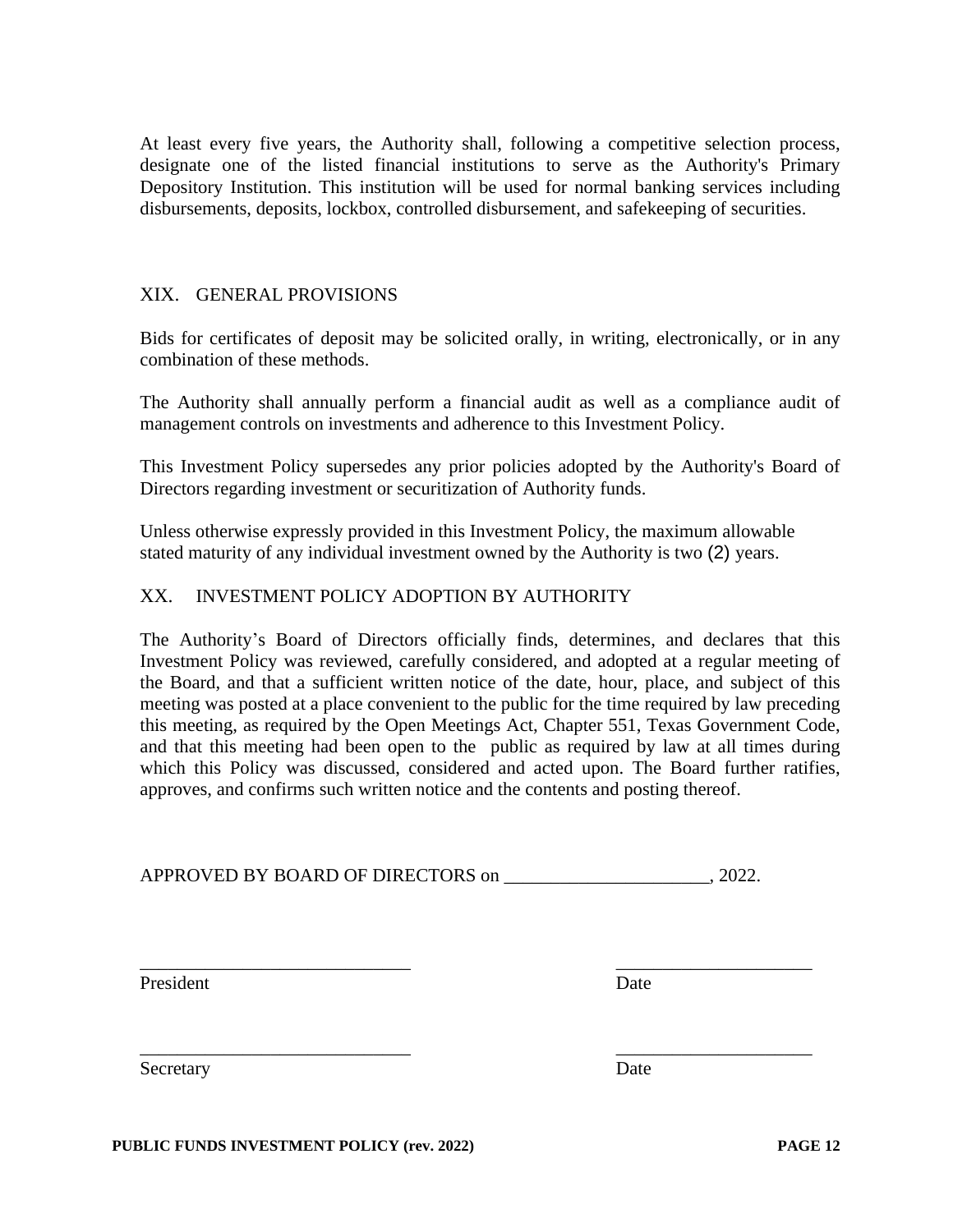**Exhibit A**

**[***Attach copy of signed resolution***]**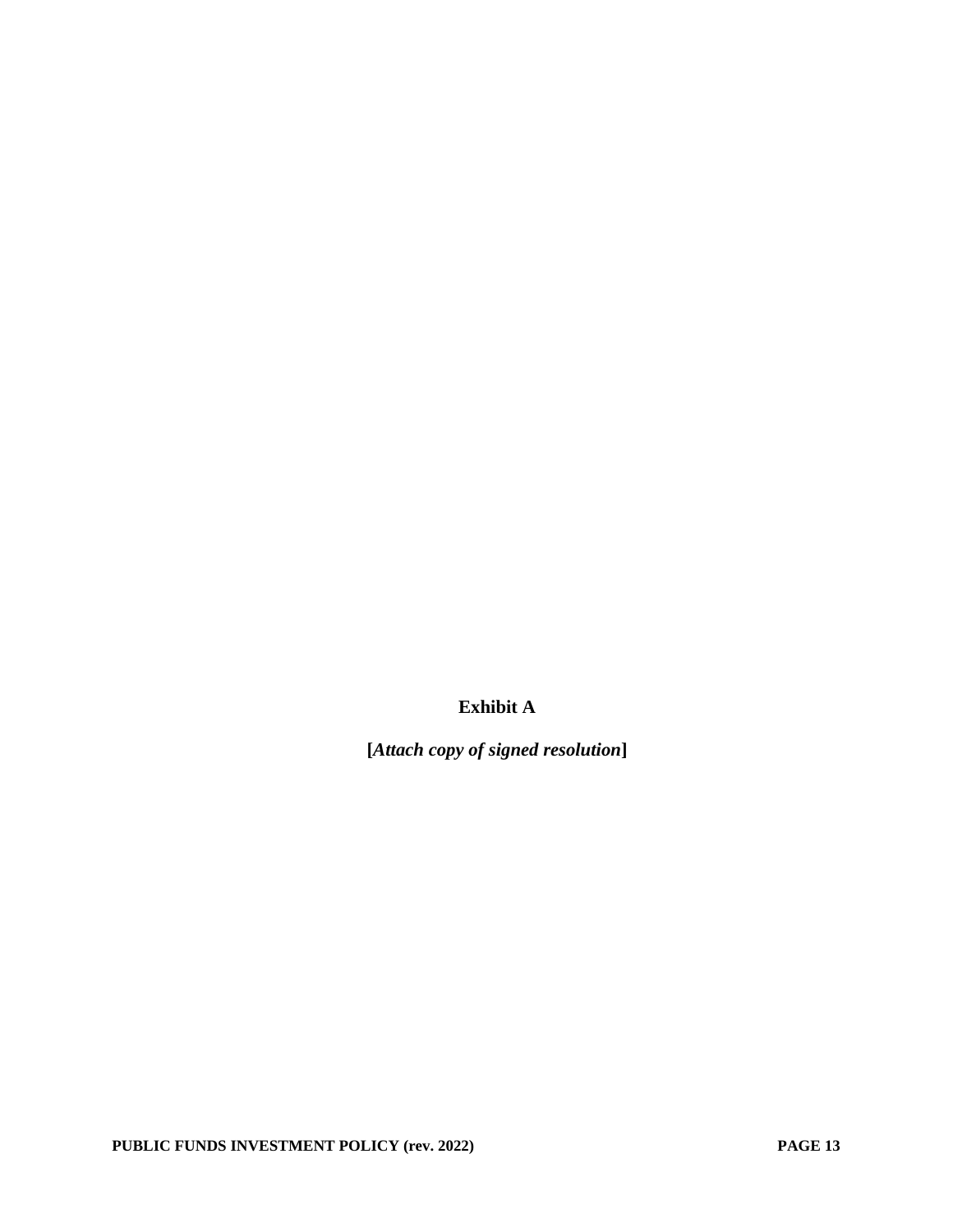# **Exhibit B**

### Qualified Brokers

Bancroft Securities (Veteran owned firm) 501 Office Center Drive, Suite 130 Fort Washington, PA, 19034 Current contact: Susan Gress, Managing Director

RBC Capital Markets (All permitted securities) 200 Crescent Court, Suite 1500 Dallas, TX 75201 Current contact: Tom Kelly, CFA, Vice President

Multi-Bank Securities (Veteran owned firm) 1000 Town Center, Suite 2300 Southfield, MI 48075 Current contact: Luigi Mancini, Vice President

Academy Securities (Veteran owned firm) 205 Wacker Drive, 8th Floor Chicago, IL 60606 Current contact: Beth Tolomeo, Managing Director

Vining Sparks IBG, LLC (All permitted securities) 775 Ridge Lake Blvd. Memphis, TN 38120 Current contact: Josh Gorham, Managing Director

Great Pacific Securities (Veteran owned firm) 151 Kalmus Drive, Suite H8 Costa Mesa, CA 92626 Current contact: Pending. Broker has changed firms.

The Texas Public Funds Investment Act requires that all broker-dealers being utilized for services must be approved by the governing body. This applies only to the firms and not the individual brokers. When a broker leaves a firm, that firm remains on the approved list but the individual broker must re-apply along with his new firm.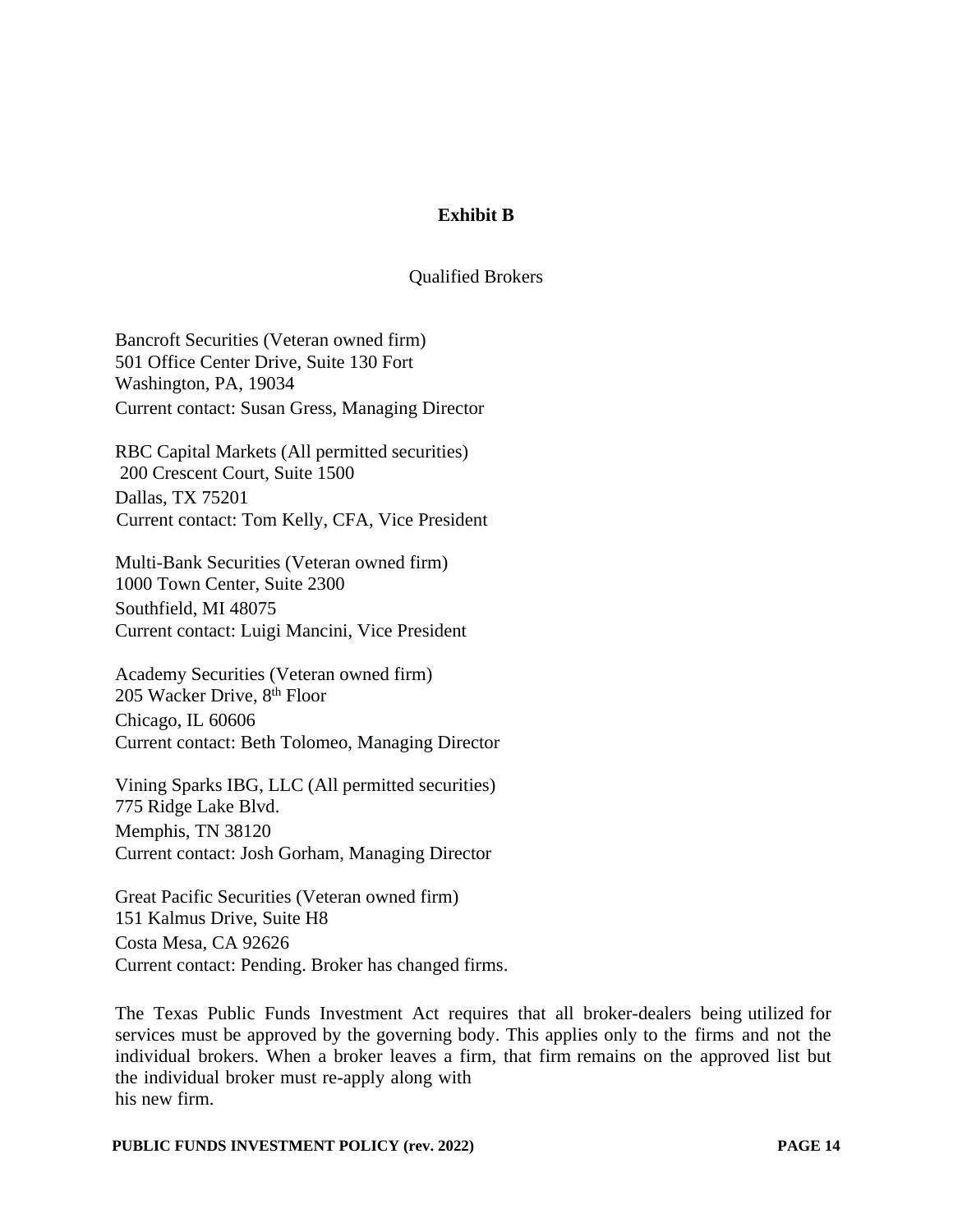# **Exhibit C**

Qualified Investment Management Firms

Hilltop Securities 717 N. Harwood Street, Suite 3400 Dallas, TX 75201

Agile Capital, Inc. 101 Yucca Street Burnet TX 78611-4146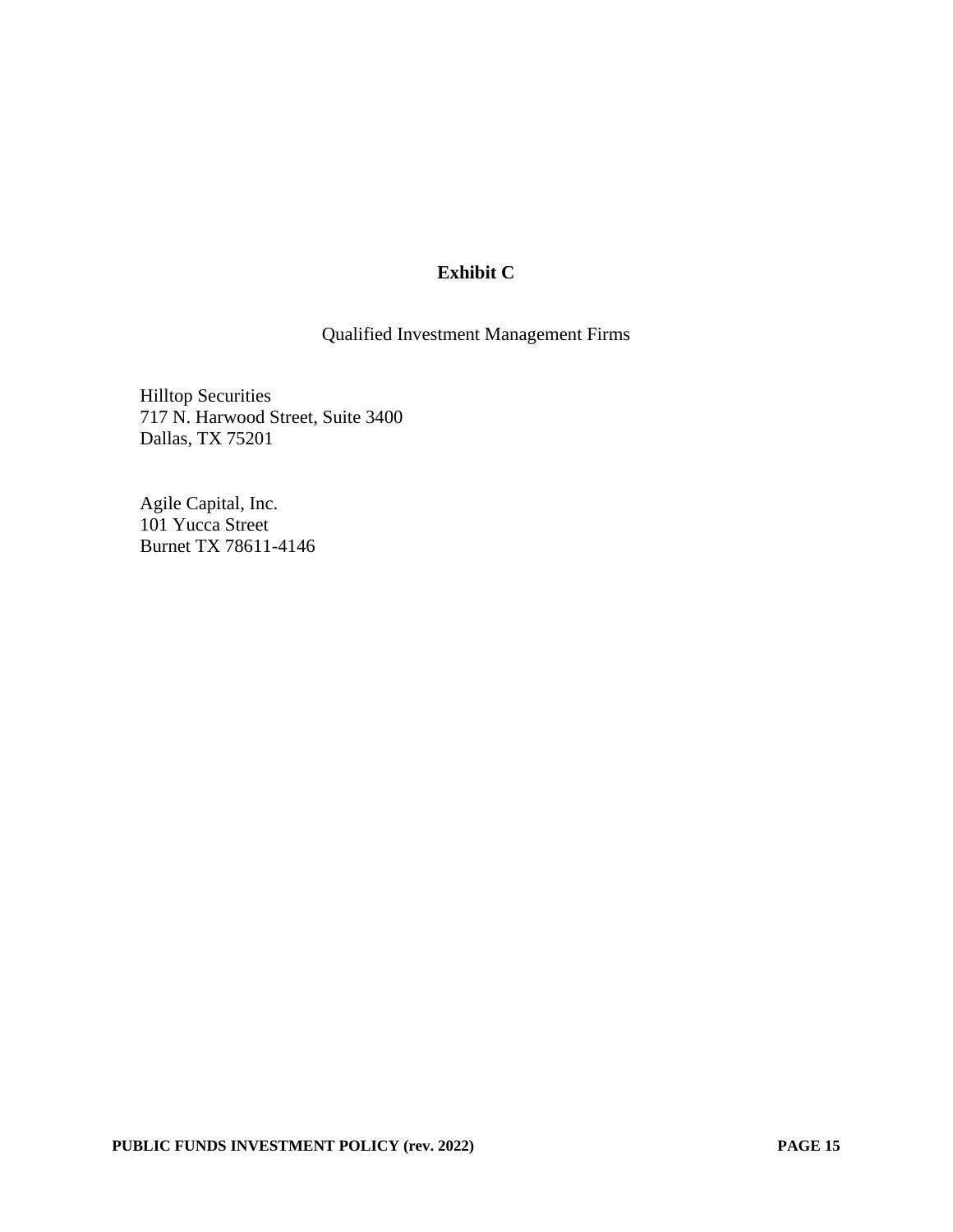### **EXHIBIT D**

### **TEXAS PUBLIC FUNDS INVESTMENT ACT ACKNOWLEDGMENT OF COMPLIANCE FORM**

### TO: BENBROOK WATER AUTHORITY BOARD OF DIRECTORS

FROM: \_\_\_\_\_\_\_\_\_\_\_\_\_\_\_\_\_\_\_\_\_\_\_\_\_\_\_\_\_\_\_\_\_\_\_\_\_\_\_\_\_\_\_\_\_\_\_\_\_\_\_\_\_\_\_\_\_\_\_\_\_\_

Include name and position held of the qualified representative of the business organization or person offering to engage in an investment transaction with the Authority

OF COUNTERCTATE CONSERVANCE CONSUMING THE CONSERVANCE CONSERVANCE CONSERVANCE CONSERVANCE CONSERVANCE CONSERVANCE CONSERVANCE CONSERVANCE CONSERVANCE CONSERVANCE CONSERVANCE CONSERVANCE CONSERVANCE CONSERVANCE CONSERVANCE

DATE: \_\_\_\_\_\_\_\_\_\_\_\_\_\_\_\_\_\_\_\_\_\_\_\_\_\_\_\_, 20\_\_\_\_\_

In accordance with the provisions of Chapter 2256 of the Texas Government Code, I hereby acknowledge that:

- 1. I am an individual offering to enter into an investment transaction with the Benbrook Water Authority or a "qualified representative," as that term is defined by Section 2256.002(10), Texas Government Code, of the Business Organization offering to enter into an investment transaction with the District, as applicable, and that I meet all requirements under such Act to sign this acknowledgement.
- 2. I or the Business Organization, as applicable, anticipate selling to the Benbrook Water Authority investments that comply with the Authority's Investment Policy, dated  $\frac{1}{20}$ , 20 (the "Investment Policy").
- 3. I or a registered investment professional that services the Benbrook Water Authority's account, as applicable, have received and reviewed the Investment Policy, which the Authority has represented is the complete Investment Policy of the Benbrook Water Authority now in full force and effect. The Authority has further acknowledged that I or the Business Organization, as applicable, may rely upon the Investment Policy until it provides me or the Business Organization, as applicable, with any amendments to or any newly adopted form of the Investment Policy
- 4. I or the Business Organization, as applicable, have/has implemented reasonable procedures and controls in an effort to preclude investment transactions between the Benbrook Water Authority and me or the Business Organization, as applicable, that are not authorized by the Investment Policy, except to the extent that this authorization is dependent upon an analysis of the Authority's entire portfolio or requires an interpretation of subjective investment standards.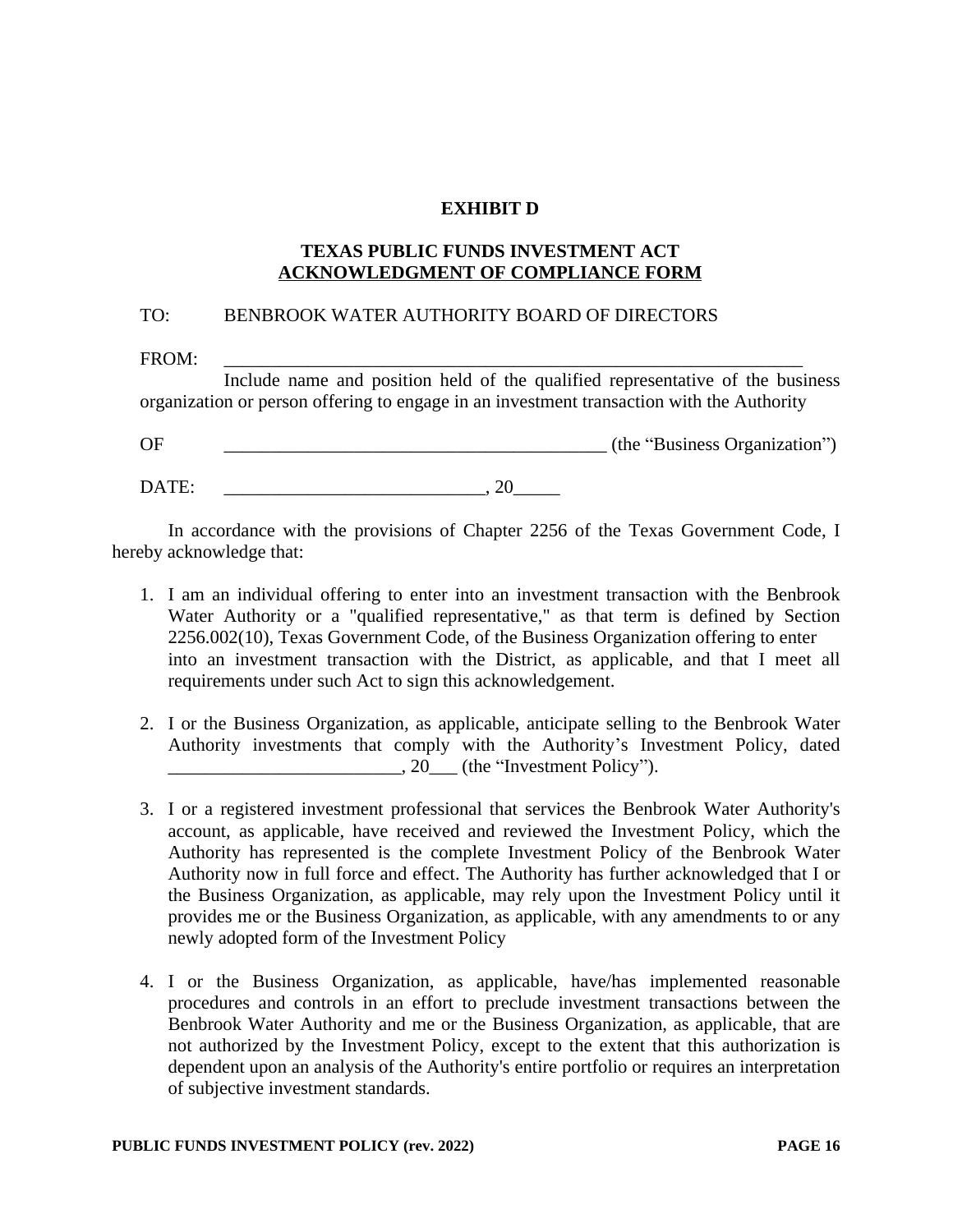- 5. I or the Business Organization, as applicable, have/has reviewed or will review prior to any sale, the terms, conditions and characteristics of the investments to be sold to the Benbrook Water Authority and determined (i) that each of the investments is an authorized investment for local governments under the Chapter 2256, Texas Government Code, and (ii) each of the investments is an authorized investment pursuant to the Investment Policy.
- 6. The Business Organization makes no representations or guarantees regarding the prudence, reasonableness or adequacy of the Investment Policy.
- 7. The Business Organization has attached hereto, for return to the Benbrook Water Authority, or will provide a prospectus or disclosure document for each of the investments other than certificates of deposit and direct obligations of the United States.

|         | By: $\qquad \qquad$ |
|---------|---------------------|
|         |                     |
|         |                     |
|         |                     |
| ATTEST: |                     |
|         |                     |
|         |                     |
|         |                     |
|         |                     |

Date: